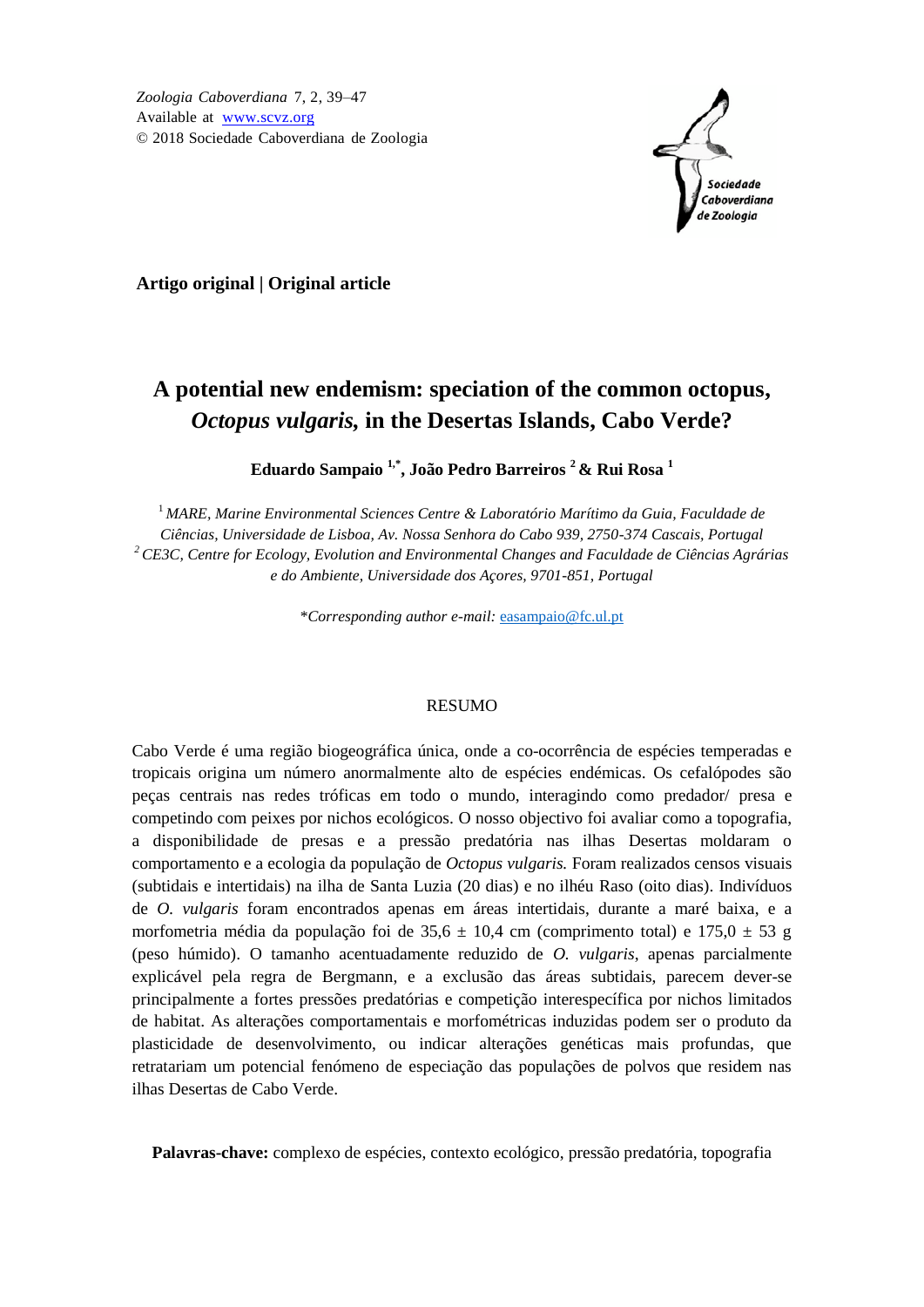#### ABSTRACT

Cabo Verde is a unique biogeographical region, where by mixing temperate and tropical characteristics an unusually high number of endemic species are reported. Cephalopods are central pieces of trophic networks worldwide, interacting as predator/ prey and competing with fish for ecological niches. We aimed to assess how the topography, prey availability, and predatory pressure of the Desertas Islands shaped the behaviour and ecology of the existing *Octopus vulgaris* population. Visual census (both underwater and on tidal rock pools) were performed on Santa Luzia Island (20 days) and Raso Islet (eight days)*. Octopus vulgaris* individuals were found only in intertidal areas, during low tide, and mean population morphometry averaged 35.6  $\pm$  10.4 cm (total length) and 175.0  $\pm$  53 g (wet weight). The markedly reduced size of *O. vulgaris*, only partly explainable by Bergmann's rule, and exclusion from subtidal areas, appears to have been mainly driven by severe predatory pressure and strong inter-specific competition for limited habitat niches. The induced behavioural and morphometric alterations may be the product of developmental plasticity, or have arisen from deeper genetic alterations, which would portray a potential speciation phenomenon of octopus' populations residing on Cabo Verde's Desertas Islands.

**Key-words:** ecological context, predatory pressure, species complex, topography

# INTRODUCTION

Cabo Verde has never been connected to mainland Africa and is comprised of 10 islands located approximately 450 km off the West African coast (Duda & Rolán 2005, Duarte & Romeiras 2009)*.* In the northwesternmost section of the Windward Islands, São Vicente was connected with the Desertas during the Pleistocene, which are composed of Santa Luzia Island, and Branco and Raso Islets, nowadays separated by depths of ~200 m (Ancochea *et al.* 2015, Freitas *et al.* 2015). Supported by a recently acquired status of Natural Reserve and Marine Protected Area and associated reduced anthropogenic pressures, the Desertas are a privileged location for life to thrive (Anonymous 2014, Almeida *et al.* 2015). Special biogeographical characteristics (supporting temperate, subtropical and tropical organisms) enabled the speciation of an unusually high number of endemic species (e.g. Duda & Rolán 2005). Although one of the top 10 hotspots of marine biodiversity in the world (Almeida *et al.* 2015), the limited extension of the continental platform, highly

dynamic oceanographic currents and restricted intertidal area, make the Desertas ecosystems extremely vulnerable to anthropogenic pressures, such as overfishing (Roberts *et al.* 2002).

Coleoid cephalopods, such as the shallowwater common octopus *Octopus vulgaris* (Cuvier, 1797), are cosmopolitan species known for their 'live-fast-die-young' life cycles and ability to adapt to several habitat and intra-habitat changes. The main factors influencing distributional patterns of a given population, at a local scale, are topography, availability of prey, and predatory risk (Mather & O'Dor 1991). For *O. vulgaris*, topography is a crucial ecological feature, given its benthic nature and backgroundmatching behaviour (Hanlon & Messenger 1996). These animals are more associated with complex habitats, e.g. rocky and coral reefs, than simple structured ones, as sandy bottoms (Mather 1982).

Regarding trophic interactions, octopuses are known for influencing abundance and diversity within ecosystems, due to the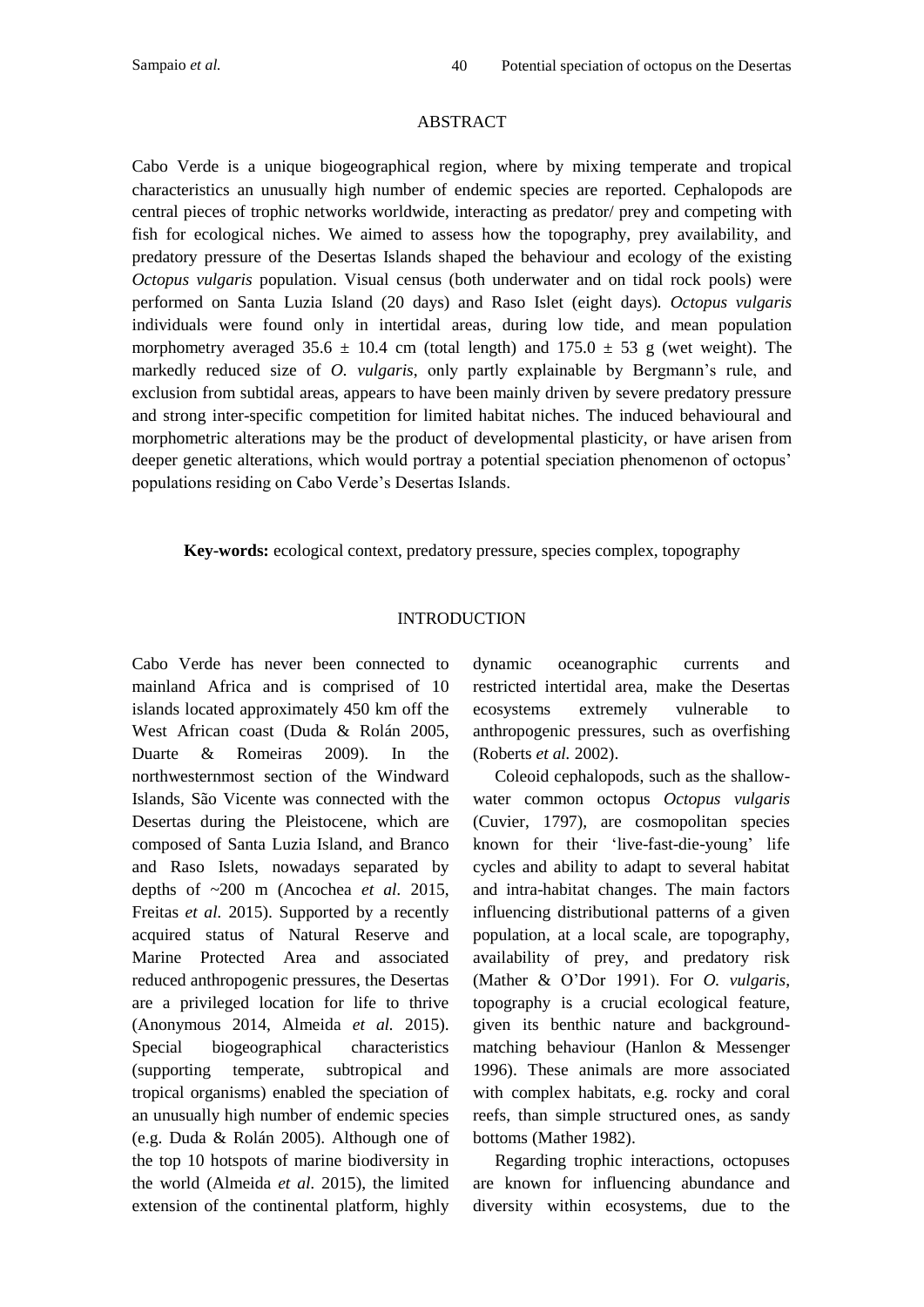marked top-down and bottom-up pressures they exert (Packard 1972), being sought by a multitude of predators, including fish and mammals (Katsanevakis & Verriopoulos 2004), while exhibiting a high nutritive demands and voracious appetite (Katsanevakis & Verriopoulos 2006). Octopuses are frequently generalist and mobile predators, shaping their foraging decision-making process according to the characteristics of the prey (Wells 1978). Despite their flexibility, octopuses preferentially use chemotactile methods to hunt for prey in rock and coral crevices while hovering through the seabed (speculative hunting), while the visual senses are primed for predatory avoidance (camouflage matching) and ambushing prey that wanders close to their den (Mather & O'Dor 1991, Forsythe & Hanlon 1997).

As most cephalopods, *O. vulgaris* coevolved with fish since their massive diversification, living mostly in vertebratedominated environments (Packard 1972). Therefore, cephalopods and fish are competitors for ecological niches, and the distribution and size of respective populations directly affect each other (Ambrose 1988, Taylor & Bennett 2008). The Desertas Island are, both from biotic and abiotic standpoints, unique habitats where the population status of these cephalopods is virtually unknown (Almeida *et al.* 2015). Thus, here we aimed to assess how the *O. vulgaris* population is distributed throughout the multilayered, biodiversity-rich environments of the Desertas. Moreover, we aimed to highlight the key roles that geographical isolation and topography of the Desertas Islands, as well as their unique ecological contexts, might have in variations of behaviour and ecology in *O. vulgaris*.

#### MATERIAL AND METHODS

Fieldwork for this study was performed in the Desertas Islands, Cabo Verde. On Santa Luzia Island (20 sampling days), the main areas covered were Praia de Francisco (front and rocky bottoms on both sides), Praia dos Achados, and Portinho, at the end of Praia de Palmo a Tostão (Fig. 1A). On Raso Islet (eight sampling days), only rocky substrate was observed, and the main location searched was Ponta de Casa (Fig. 1B). Branco Islet was not sampled, given its low accessibility and impracticable logistics. Combining both islands, sampling spanned approximately one month (10 September – 8 October 2017), and analyzed areas comprised sandy beaches and rocky shores.

Underwater, the preferred method used for searching for *O. vulgaris* and registering marine fauna was snorkeling (normally 0–15 m deep), in 2-h sampling sessions for 3–4 times a day. The researcher and volunteers followed a straight line from an edge of the are marked in red in Fig. 1, and performed continuous census until closing the square. In smaller areas, this procedure was repeated (2 to 3 times) until the 2h-limit was reached. Nevertheless, one dive resorting to SCUBA was also performed in the south coast of Raso (25 m), which enabled searching in deeper waters during a longer period. Snorkeling sampling lasted for 25 days and an averaged 6–8 hours per day, which added to a total effort of ~180 h of active search.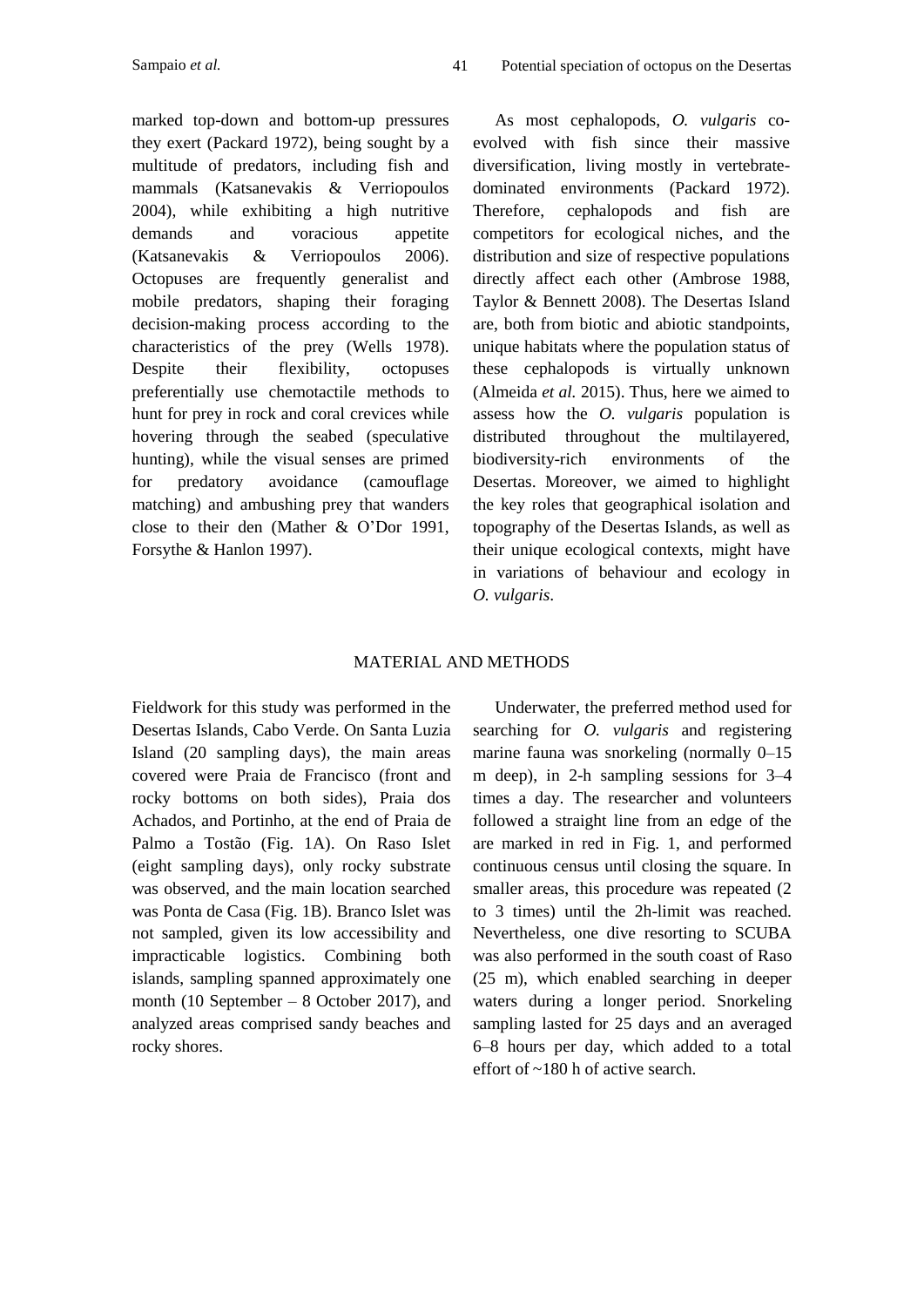

**Fig. 1.** Sampled areas in the Desertas, Cabo Verde (in red). **A)** Sampled areas on Santa Luzia Island (from upper left and counter-clockwise: Ponta de Algoder, Ponta Branca, Ponta de Água Doce, Ponta de Praia, Portinho, Pesqueiro da Salema, Praia de Francisco – Praia de Roque, and Ponta da Mãe Grande – Ponta de Creoulo; and **B)** on Raso Islet (from left to right: Ponta da Baleia – Ponta de Casa, Chã de Posende, and Ponta da Cruz). The numbers depict the amount of two-hour sessions performed on each location.

Rocky intertidal pools were surveyed by researchers and fishermen on Raso, both visually and using tools (i.e. spear) to prospect for animals in holes. On Santa Luzia, fisherman reports and dead individuals (locally used as bait for coastal fishing) were taken as evidence for the presence of *O. vulgaris* and their small-sizes (two different fishermen teams were interviewed about the

distribution, habitat and size of octopus on both islands).

Six individuals, representatives of the population observed, were sampled for morphometric measurements, photographed (Morphobank project  $P3289$ ) and stored afterwards in 96% ethanol at the University of Cabo Verde collections (UCV).

## RESULTS

By snorkeling or SCUBA, no subtidal records of vagrant *O. vulgaris* were noted, either foraging or otherwise (i.e. in dens, camouflaging in rocks, etc.), after a total of 74 and 24 sampling two-hour sessions, on Santa Luzia and Raso, respectively. In fact, *O. vulgaris* were only detected in the intertidal rock pools during low tide in both islands. Specifically, 18 intertidal occurrences were

recorded by fishermen on Santa Luzia, across the south side of the island, but mostly in the eastern section. Regarding Raso, 16 intertidal occurrences were recorded by fishermen and researchers in the southwestern section (Fig. 2).

Mean size and weight  $(\pm SD)$  of analyzed *O. vulgaris* individuals averaged  $35.6 \pm 10.4$ cm and  $175.0 \pm 53$  g (Table 1).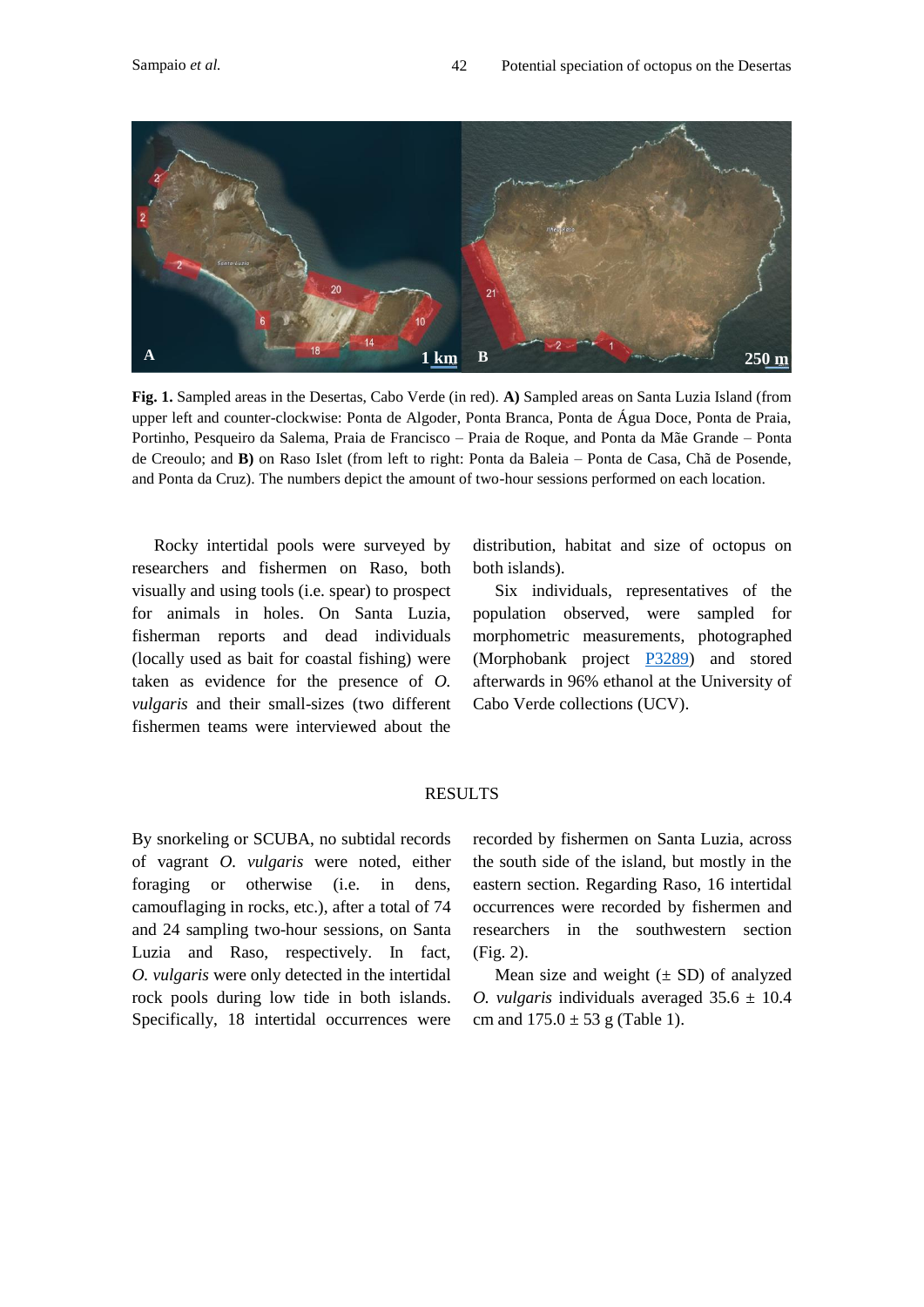

**Fig. 2.** *Octopus vulgaris* individual (UCV 2019/00011, see Table 1 for details) found in the intertidal rocky areas of Raso Islet (photo by Eduardo Sampaio).

**Table 1.** Morphometric measurements from six representative individuals of *O. vulgaris* collected on Raso Islet (Morphobank project [P3289\)](https://morphobank.org/index.php/Projects/ProjectOverview/project_id/3289) and deposited at the University of Cabo Verde (UCV), with respective voucher and collection codes.

| <b>Voucher</b> | <b>Collection</b>    | <b>Total Length (cm)</b> | Weight $(g)$ |
|----------------|----------------------|--------------------------|--------------|
| UCV 2019/00009 | OCTOCVD1             | 32.1                     | 197          |
| UCV 2019/00010 | OCTOCVD <sub>2</sub> | 41.2                     | 193          |
| UCV 2019/00011 | OCTOCVD3             | 48.9                     | 260          |
| UCV 2019/00012 | OCTOCVD4             | 28.0                     | 65           |
| UCV 2019/00013 | OCTOCVD5             | 36.6                     | 149          |
| UCV 2019/00014 | OCTOCVD6             | 30.1                     | 91           |

# DISCUSSION

Average size and weight of *O. vulgaris* were found to be remarkably lower to what was registered for other biogeographical regions, and such is referenced to be little changed over the year, by local fisherman (Salamansa and São Nicolau fishermen, per. comm.).

Moreover, September is usually when individuals with larger sizes are found in other geographical reasons, given that it is their mating season (Katsanevakis & Verriopoulos, 2004), and there is no reason (up to this point) to think that this is not the case in Cabo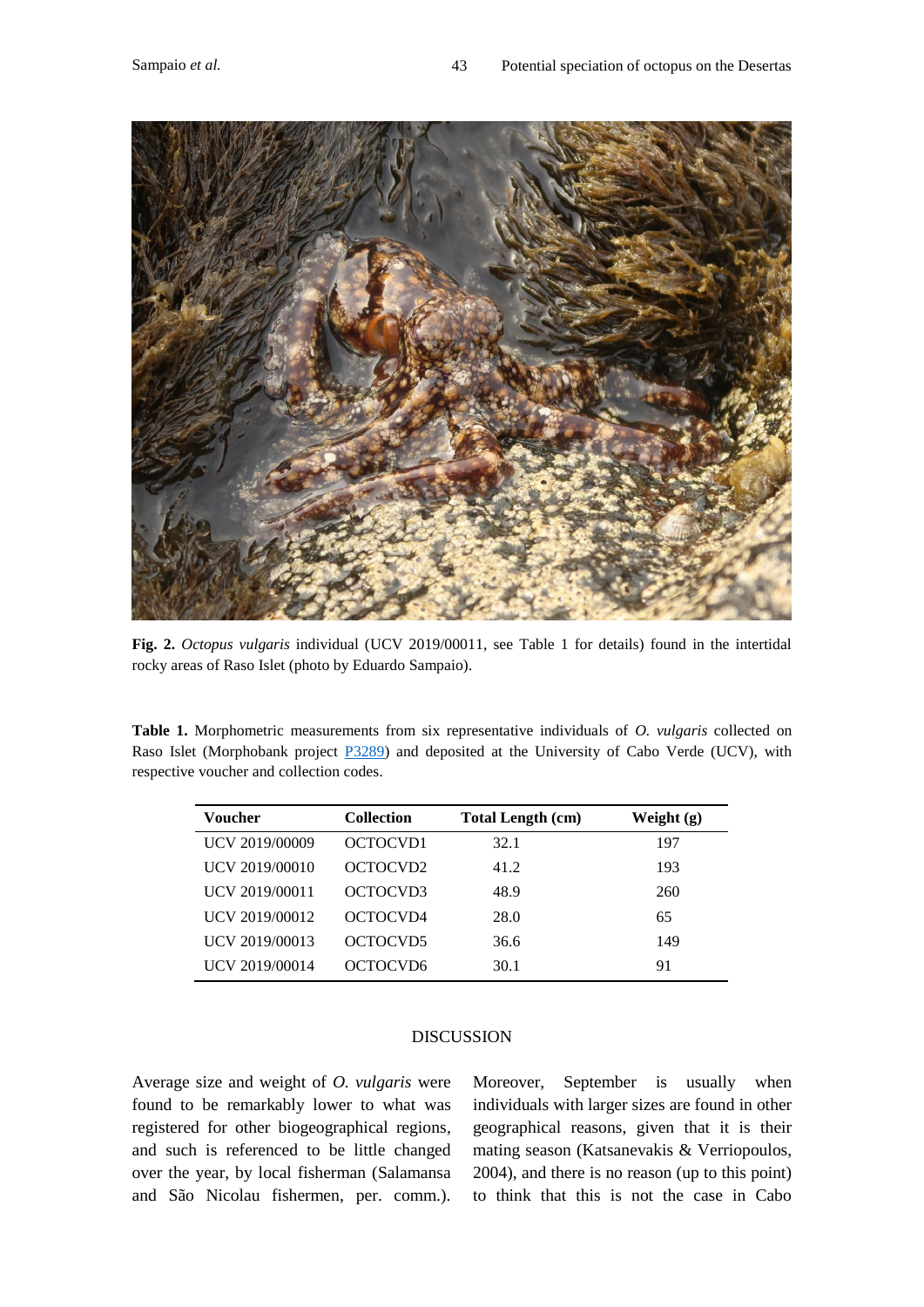Verde. Reports from the Mediterranean Sea describe that this species can reach over 3 m of total length, and wet weights of 7 kg (Quetglas *et al.* 1998), and 6 kg in the Southern Indian Ocean (Guerra *et al.* 2010).

There are several hypotheses which may underpin this severe morphological reduction. First, there is a general biological rule that states that animal body size increases with latitude, as reduced surface to volume ratios provide more efficient heat conservation, whereas larger ratios in smaller individuals facilitate heat loss, and are thus selected near the tropics. Thought to be applicable only for endotherms (Bergmann 1847), later this rule was found to be pervasive for marine ectotherms (Atkinson 1994), including the majority of cephalopod classes (Rosa *et al.* 2012). Concomitantly, the smaller size relatively to European and Indian Ocean populations of *O. vulgaris* could be partially underpinned by Bergmann's rule. However, in a similar latitudinal gradient, *O. vulgaris* are reported to reach up to 6 kg in African mainland and neighbouring Senegal (Domain *et al*. 2000). Concurrently, the maximum weight reported for an individual octopus by fishermen on São Vicente Island was roughly 2 kg, and even that weight was considered well over what is found in the population of the Desertas Islands (this study, Salamansa and São Nicolau fishermen, pers. comm.). Thus, such a marked reduction in average size, especially in the Desertas, has probably been selected by additional biological/ ecological mechanisms.

Simultaneously, no *O. vulgaris* individuals were found foraging through subtidal areas in the Desertas Islands. As sampling was performed throughout the day (between approximately 8 a.m. and 19 p.m), we consider that sampling timing was not an issue for finding *O. vulgaris* foraging. This species is known to hunt during the day in other areas of the world (e.g. Europe and America), with multiple occurrences being described by both divers and snorkelers alike (Mather & O'Dor 1991). Moreover, dens with individuals were not found outside the

intertidal area of both Santa Luzia and Raso. Since the availability of prey does not seem to be a constraint in the Desertas Islands (Almeida *et al.* 2015), predatory pressure even by fishermen and topography appear to be the main factors conditioning the species distribution. In fact, both Raso and Santa Luzia are characterized by a high presence of diurnal and nocturnal predators on rocky reefs (Fig. 3A and B). Moreover, other fish that are not regular predators of octopus, compete with them for space for habitat, such as dens and sheltered rock structures (Fig. 3C and D), which further strengthens the idea that octopuses would very rarely hunt out in the open, i.e. go on foraging bouts, and are as such driven towards the intertidal.

Despite the fact that our sampling reported no *O. vulgaris* in subtidal areas, the nearshore topography of these islands are quite different. While the coast of Raso is mostly circumvented by vertical rock walls which immediately drops to 20–30 m, Santa Luzia is heterogeneously characterized by gradual slopes down to 5–10 m for the first 15 m offshore, thus potentially providing a more suitable shelter for octopuses to inhabit and forage. However, given this more extended rocky substrate, Santa Luzia is also populated by carnivorous elasmobranchs (potentially being a nursery area) which are known to feed on cephalopods, such as the nurse shark, the guitarfish (Fig. 3E) and the black tip shark (Fig. 3F), dampening any topographical benefits. Rockpools are usually the home of small crabs, shrimps and mollusks, which are all part of the regular diet of octopus (Mather & O'Dor 1991). Conversely, small cryptic fish that are confined to these habitats (e.g. blennies), across tide changes during the day, do not possess the necessary size to prey on *O. vulgaris*, feeding mostly on similar smaller organisms, or are herbivorous. Moreover, *O. vulgaris* are known to possess the ability to change between rock pools in search for food, or to avoid potential predation, making these habitats considerably safer*,* compared to subtidal areas.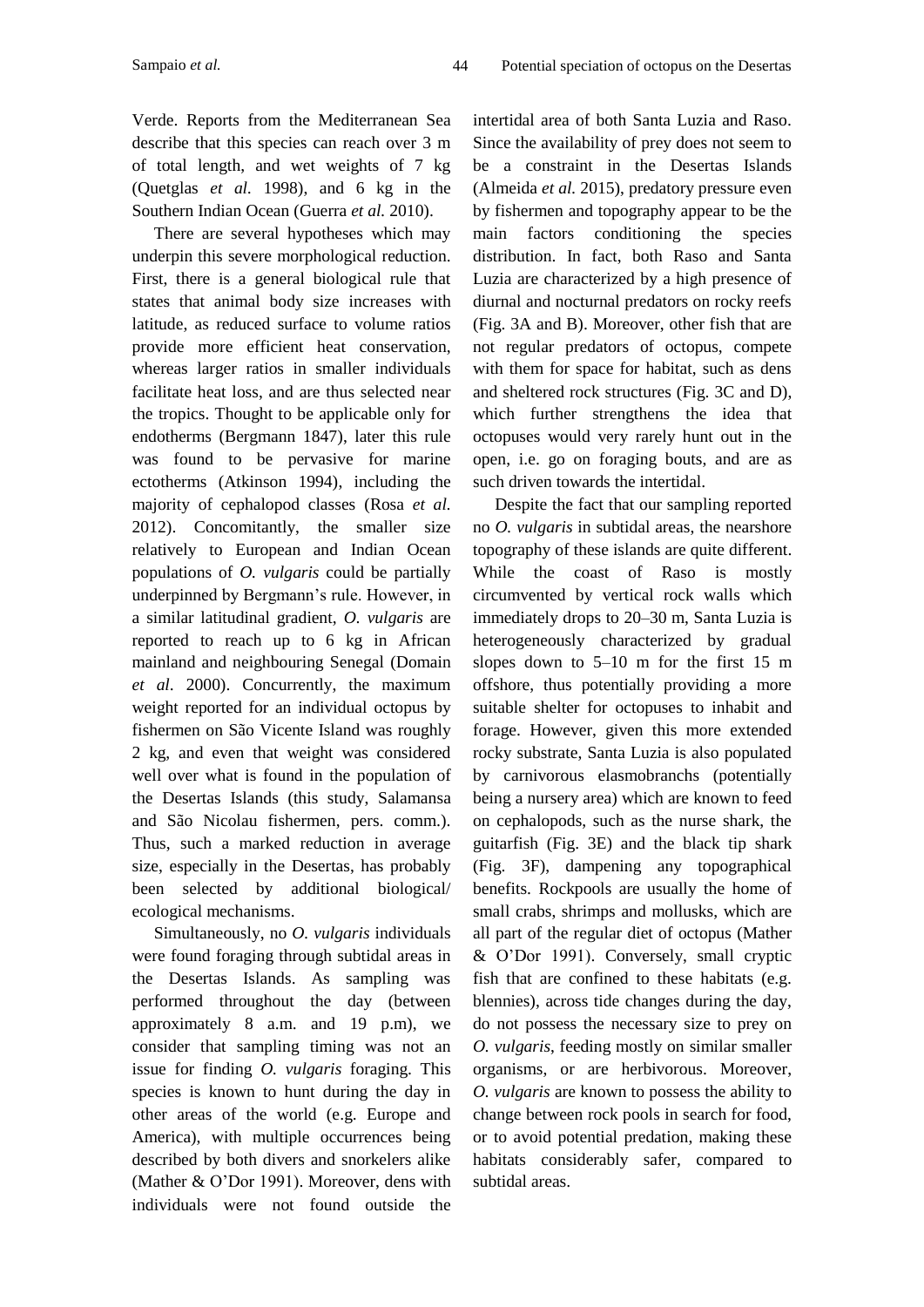

**Fig. 3.** Predators and competitors of *O. vulgaris* usually found adjacent to intertidal areas (shallow subtidal) of the Desertas Islands (photos by Eduardo Sampaio). **A)** Purplemouth moray *Gymnothorax vicinus*; **B)** ocean triggerfish *Canthidermis sufflamen*; **C)** bluespotted seabass *Cephalopholis taeniops;* **D)** blackbar soldierfish *Myripristis jacobus,* glasseye snapper *Heteropriacanthus cruentatus*, and Atlantic bigeye *Heteropriacanthus fulgens*; **E)** blackchin guitarfish *Glaucostegus cemiculus*; **F)** blacktip reef shark *Carcharhinus melanopterus*.

Considering all these facts, we argue that the population of *O. vulgaris* on the Desertas Islands has migrated almost exclusively to the intertidal area, which shaped behavioural and morphological adaptations. In this case, the octopus's 'drive to explore' cited by Mather & O'Dor (1991) may have been out-selected in favor of a more cautious approach, taking into account the intense predatory pressure and competition for suitable habitats within the rocky shores of the Desertas.

Future enquiries with a larger temporal

coverage and DNA analyses should be planned to understand if what was found for this *O. vulgaris* population may derive from developmental plasticity, or if these peculiar ecological contexts have led to more profound changes, and potentially leading to a speciation phenomenon. If so, we may be looking at a newly found endemic species to Cabo Verde, which would attest to the biological heritage of these islands, fruit of its unique combination of biogeographic and ecological conditions.

#### ACKNOWLEDGEMENTS

We would like to thank the *Sociedade Caboverdiana de Zoologia's* Desertas Fund (GEFSGPCPV/SGP/OP5Y1/CORE/BD/11/13) for the travel grant to ES and logistical

assistance. We further thank R. Freitas for taxonomical identification of fishes, and Biosfera I for providing travel, subsistence, and accommodation during fieldwork.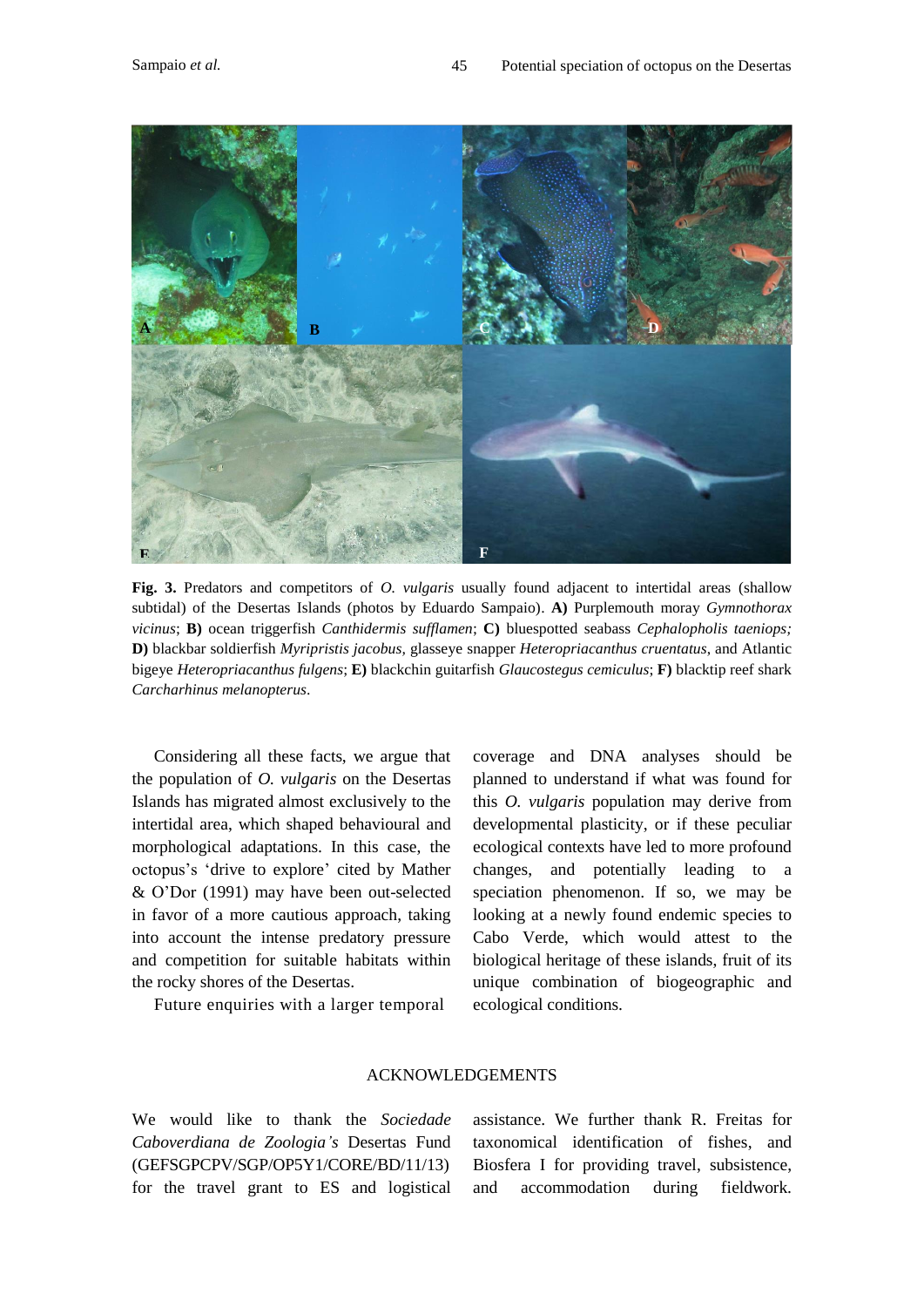Moreover, thanks are due to all members of Biosfera camps whom assisted fieldwork, and FCT for supporting ES (PhD grant, SFRH/BD/131771/2017), and RR (framework of IF2013).

#### REFERENCES

- Almeida, C., Freitas, R., Lopes, E., Melo, T. & Afonso, C.M.L. (2015) Biodiversidade marinha/ Marine biodiversity. *In:* Vasconcelos, R., Freitas, R. & Hazevoet, C.J. (Eds.), *Cabo Verde – História Natural das ilhas Desertas/ The Natural History of the Desertas Islands – Santa Luzia, Branco and Raso*, Sociedade Caboverdiana de Zoologia, Portugal, pp. 82–118.
- Ambrose, R.F. (1988) Population dynamics of *Octopus bimaculatus*: influence of life history patterns, synchronous reproduction and recruitment. *Malacologia*, 29, 23–29.
- Ancochea, E., Huertas, M.J., Hérnan, F., Brandle, J.L. & Alonso, M. (2015) Structure, composition and age of the small islands of Santa Luzia, Branco and Raso (Cape Verde Archipelago). *Journal of Volcanology and Geothermal Research*, 302, 257–272.
- Anonymous (2014) Decreto-Regulamentar Nº 40/2014. *In*: Ministério da Justiça (Ed.), *Boletim Oficial da República de Cabo Verde n<sup>o</sup> 80, I série,* Ministro do Ambiente, Habitação e Ordenamento do Território, Praia, Cabo Verde, 2337–233 pp.
- Atkinson, D. (1994) Temperature and organism size – a biological law for ectotherms?. *Advances in Ecological Research*, 25, 1–58.
- Bergmann, C. (1847) Ueber die Verhältnisse der Wärme – ökonomie der Thiere zu ihrer Grösse (Concerning the relationship of heat conservation of animals to their size). *Göttinger Studien*, 3, 595–708.
- Domain, F., Jouffre, D. & Caverivière, A. (2000) Growth of *Octopus vulgaris* from tagging in Senegalese waters. *Journal of the Marine Biological Association of the United Kingdom*, 80, 699–705.
- Duarte, M. & Romeiras, M. (2009) Cape Verde Islands. *In:* Gillespie, R. & Clague, D. (Eds.) *Encyclopedia of Islands*, University of California Press, USA, pp. 143–150.
- Duda, T.F. & Rolán, E. (2005) Explosive radiation of Cape Verde *Conus*, a marine species flock. *Molecular Ecology*, 14, 267–272.
- Forsythe, J.W. & Hanlon, R.T. (1997) Foraging and associated behavior by *Octopus cyanea* Gray, 1849 on a coral atoll, French Polynesia. *Journal of Experimental Marine Biology and Ecology*, 209, 15–31.
- Freitas, R., Hazevoet, C. & Vasconcelos, R. (2015) Geografia e geologia/ Geography and geology. *In:* Vasconcelos, R., Freitas, R. & Hazevoet, C.J. (Eds.), *Cabo Verde – História Natural das ilhas Desertas/ The Natural History of the Desertas Islands – Santa Luzia, Branco and Raso*, Sociedade Caboverdiana de Zoologia, Portugal, pp. 14–36.
- Guerra, Á., Roura, A., González, A.F., Pascual, S., Cherel, Y. & Pérez-Losada, M. (2010) Morphological and genetic evidence that *Octopus vulgaris* Cuvier, 1797 inhabits Amsterdam and Saint Paul Islands (southern Indian Ocean). *ICES Journal of Marine Science*, 67, 1401–1407.
- Hanlon, R.T. & Messenger, J.B. (1996) *Cephalopod Behaviour.* Cambridge University Press, Cambridge, UK, 256 pp.
- Katsanevakis, S. & Verriopoulos, G. (2004) Den ecology of *Octopus vulgaris* Cuvier, 1797, on soft sediment : availability and types of shelter. *Scientia Marina*, 68, 147–157.
- Katsanevakis, S. & Verriopoulos, G. (2006) Seasonal population dynamics of *Octopus vulgaris* in the eastern Mediterranean. *ICES Journal of Marine Science*, 63, 151–160.
- Mather, J.A. (1982) Factors affecting the spatial distribution of natural populations of *Octopus joubini* Robson. *Animal Behaviour*, 30, 1166–1170.
- Mather, J.A. & O'Dor, R.K. (1991) Foraging strategies and predation risk shape the natural history of juvenile *Octopus vulgaris*. *Bulletin of Marine Science*, 49, 256–269.
- Packard, A. (1972) Cephalopods and fish: the limits of convergence. *Biological reviews*, 47, 241–307.
- Quetglas, A., Alemany, F., Carbonell, A., Merella, A. & Sánchez P. (1998) Biology and fishery of *Octopus vulgaris* Cuvier, 1797, caught by trawlers in Mallorca (Balearic Sea, Western